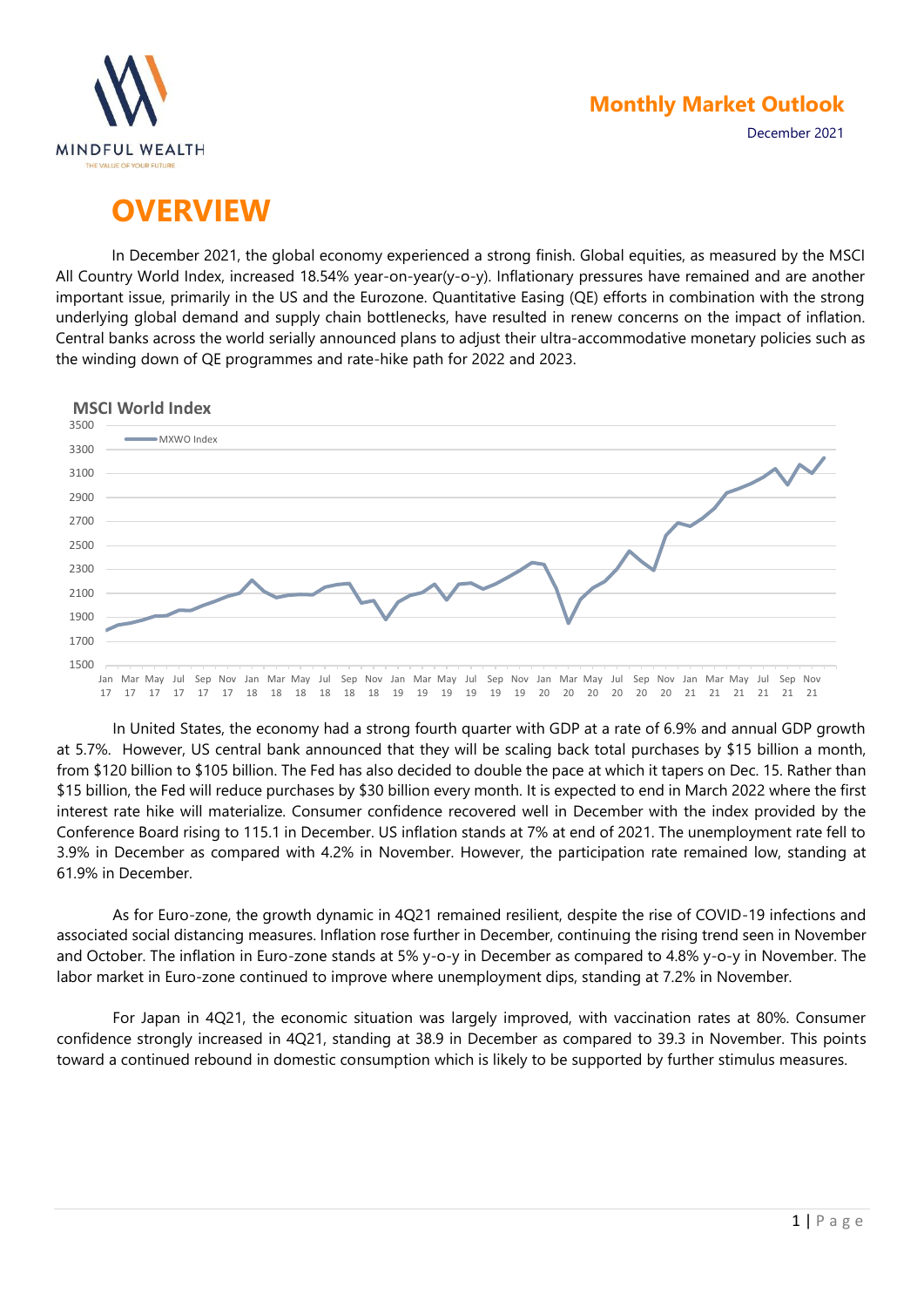

December 2021

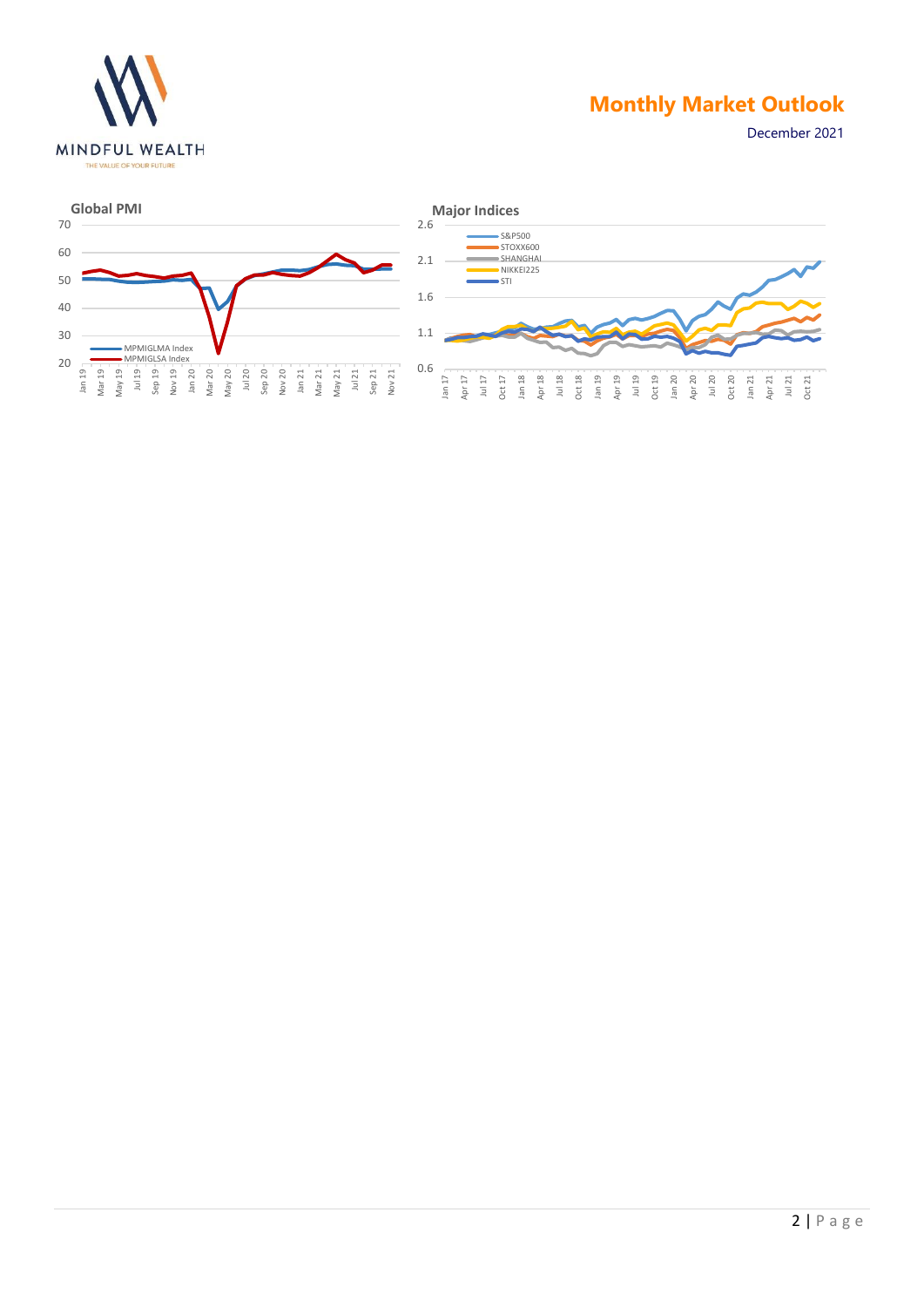

# **MARKET STATISTICS**

# **ECONOMY**

#### **Economy**

|                 | %1M     | %6M      | %1Y      | 3Y |                   | %1M     | %6M      | %1Y      | 3Υ |
|-----------------|---------|----------|----------|----|-------------------|---------|----------|----------|----|
| World MPMI      | 0.2%    | $-2.2%$  | 0.9%     |    | <b>EM MPMI</b>    | 1.0%    | 0.8%     | $-2.2%$  |    |
| World SPMI      | $-1.6%$ | $-4.9%$  | 5.6%     |    | <b>EM SPMI</b>    | 0.5%    | 5.0%     | $-1.0%$  |    |
|                 |         |          |          |    |                   |         |          |          |    |
| US CPI          | 0.6%    | 3.4%     | 7.1%     |    | EU CPI            | 0.5%    | 2.7%     | 5.3%     |    |
| US PPI          | 0.4%    | 4.3%     | 10.0%    |    | EU PPI            | 3.0%    | 17.5%    | 26.3%    |    |
| <b>US UNEMP</b> | $-7.1%$ | $-33.9%$ | $-41.8%$ |    | <b>EU UNEMP</b>   | $-3.1%$ | $-11.3%$ | $-16.0%$ |    |
| US MPMI         | $-3.0%$ | $-3.4%$  | $-2.8%$  |    | EU MPMI           | $-0.5%$ | $-8.2%$  | 5.1%     |    |
|                 |         |          |          |    | EU SPMI           | $-5.0%$ | $-8.9%$  | 14.4%    |    |
|                 |         |          |          |    |                   |         |          |          |    |
| CHINA MPMI      | 2.0%    | $-0.8%$  | $-4.0%$  |    | <b>SWISS MPMI</b> | 0.6%    | $-4.3%$  | 9.6%     |    |
| CHINA SPMI      | 1.9%    | 5.6%     | $-5.7%$  |    | <b>SWISS SPMI</b> | 1.2%    | $-4.5%$  | 21.0%    |    |
|                 |         |          |          |    |                   |         |          |          |    |

## **KEY RATES**

### **Sovereign Key Rates**

|                 | <b>Dec</b> | $\Delta 1$ M | $\Delta$ 6M | $\Delta$ 1Y |                  | <b>Dec</b> | $\Delta 1$ M | $\Delta$ 6M | $\Delta$ 1Y |
|-----------------|------------|--------------|-------------|-------------|------------------|------------|--------------|-------------|-------------|
| <b>US 2Y</b>    | 0.7342     | 0.1662       | 0.3184      | 0.1275      | EU <sub>2Y</sub> | $-0.6356$  | 0.1107       | $-0.0798$   | 0.0486      |
| <b>US 5Y</b>    | 1.2638     | 0.1025       | 0.2702      | 0.5295      | EU <sub>5Y</sub> | $-0.4613$  | 0.1609       | $-0.0329$   | 0.1524      |
| <b>US 10Y</b>   | 1.5118     | 0.0650       | $-0.0220$   | 0.5532      | <b>EU 10Y</b>    | $-0.1817$  | 0.1692       | $-0.1423$   | 0.3636      |
| <b>US 30Y</b>   | 1.9042     | 0.1111       | $-0.2943$   | 0.4412      | <b>EU 30Y</b>    | 0.1915     | 0.2531       | $-0.3494$   | 0.4505      |
|                 |            |              |             |             |                  |            |              |             |             |
| CHINA 2Y        | 2.3507     | $-0.1222$    | $-0.1752$   | $-0.0533$   | SWISS 2Y         | $-0.7455$  | 0.0424       | $-0.0111$   | 0.0625      |
| <b>CHINA 5Y</b> | 2.5734     | $-0.0939$    | $-0.2573$   | $-0.0141$   | SWISS 5Y         | $-0.4308$  | 0.0851       | 0.0599      | 0.1919      |
| CHINA 10Y       | 2.7720     | $-0.0865$    | $-0.2269$   | $-0.0533$   | SWISS 10Y        | $-0.1526$  | 0.1060       | $-0.0116$   | 0.3318      |
| CHINA 30Y       | 3.3210     | $-0.0486$    | $-0.2870$   | $-0.0724$   | SWISS 30Y        | $-0.0374$  | 0.1317       | $-0.1994$   | 0.3902      |



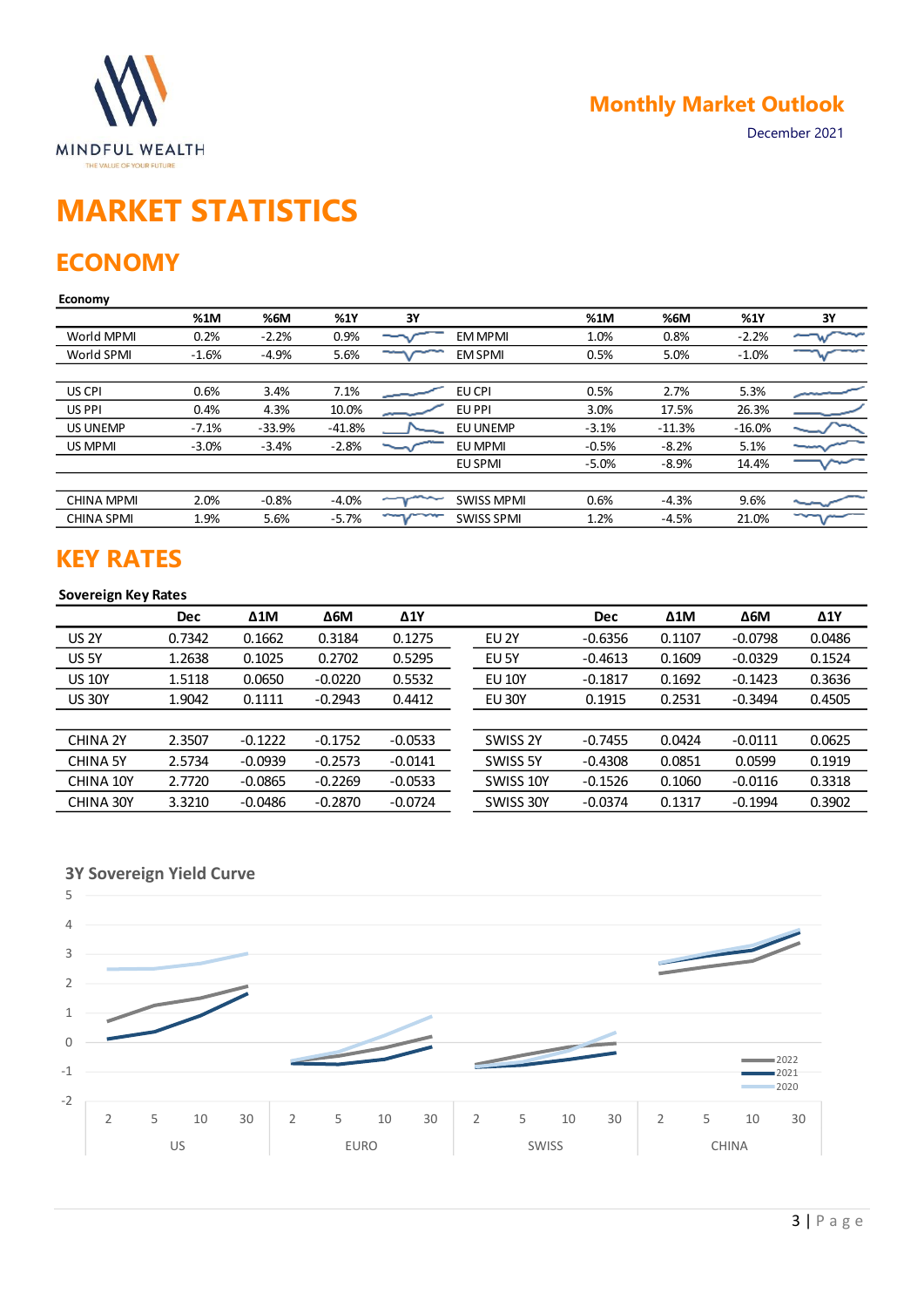

# **EQUITIES**

| <b>Equities</b> | <b>Dec</b> | YTD.     | 1Y        | 3Y Ann | 5Y Ann | 3Y SD  | 3Y |
|-----------------|------------|----------|-----------|--------|--------|--------|----|
| <b>WORLD</b>    | 4.19%      | 1.80%    | 20.14%    | 19.71% | 12.51% | 16.33% |    |
| EM              | 1.62%      | $-2.59%$ | $-4.59%$  | 8.45%  | 6.26%  | 12.78% |    |
| <b>ASIA PAC</b> | 1.76%      | $-2.08%$ | $-3.40%$  | 9.59%  | 6.39%  | 12.29% |    |
| US              | 4.36%      | 3.49%    | 26.89%    | 23.88% | 15.90% | 18.56% |    |
| <b>EUROPE</b>   | 5.47%      | 2.71%    | 22.38%    | 12.28% | 5.79%  | 10.34% |    |
| <b>CHINA</b>    | $-3.16%$   | $-8.78%$ | $-22.37%$ | 5.79%  | 6.10%  | 14.19% |    |
| <b>SWISS</b>    | 6.11%      | 5.90%    | 20.76%    | 15.28% | 9.39%  | 9.16%  |    |
|                 |            |          |           |        |        |        |    |

#### **Style**

|                       | <b>Dec</b> | YTD      |              | Dec      | YTD      |
|-----------------------|------------|----------|--------------|----------|----------|
| WORLD LARGE CAP       | 4.24%      | 2.11%    | US LARGE CAP | 4.36%    | 3.49%    |
| WORLD SMALL CAP       | 3.58%      | $-1.52%$ | US SMALL CAP | 4.53%    | 2.14%    |
| WORLD VALUE           | 6.42%      | 2.22%    | US VALUE     | 6.40%    | 2.09%    |
| <b>WORLD GROWTH</b>   | 2.05%      | 1.27%    | US GROWTH    | $-0.76%$ | $-0.50%$ |
| <b>WORLD MOMENTUM</b> | 1.47%      | $-1.64%$ | US MOMENTUM  | 2.64%    | $-0.23%$ |

12% 10%  $\bullet$  $\bullet$ 8% 6%  $\bullet$ 4%  $\bullet$  .  $\bullet$ 2% 0% -2% **N**YTD MTD -4% S&P500 CONSUMER<br>DISCRETIONARY ENERGY REAL ESTATE TECHNOLOGY UTILITIES MATERIALS HEALTHCARE INDUSTRIALS FINANCIALS CONSUMER STAPLES DISCRETIONARY COMM SERVICES

#### **S&P500 SECTOR RETURNS**

#### **MSCI WORLD SECTOR RETURNS**

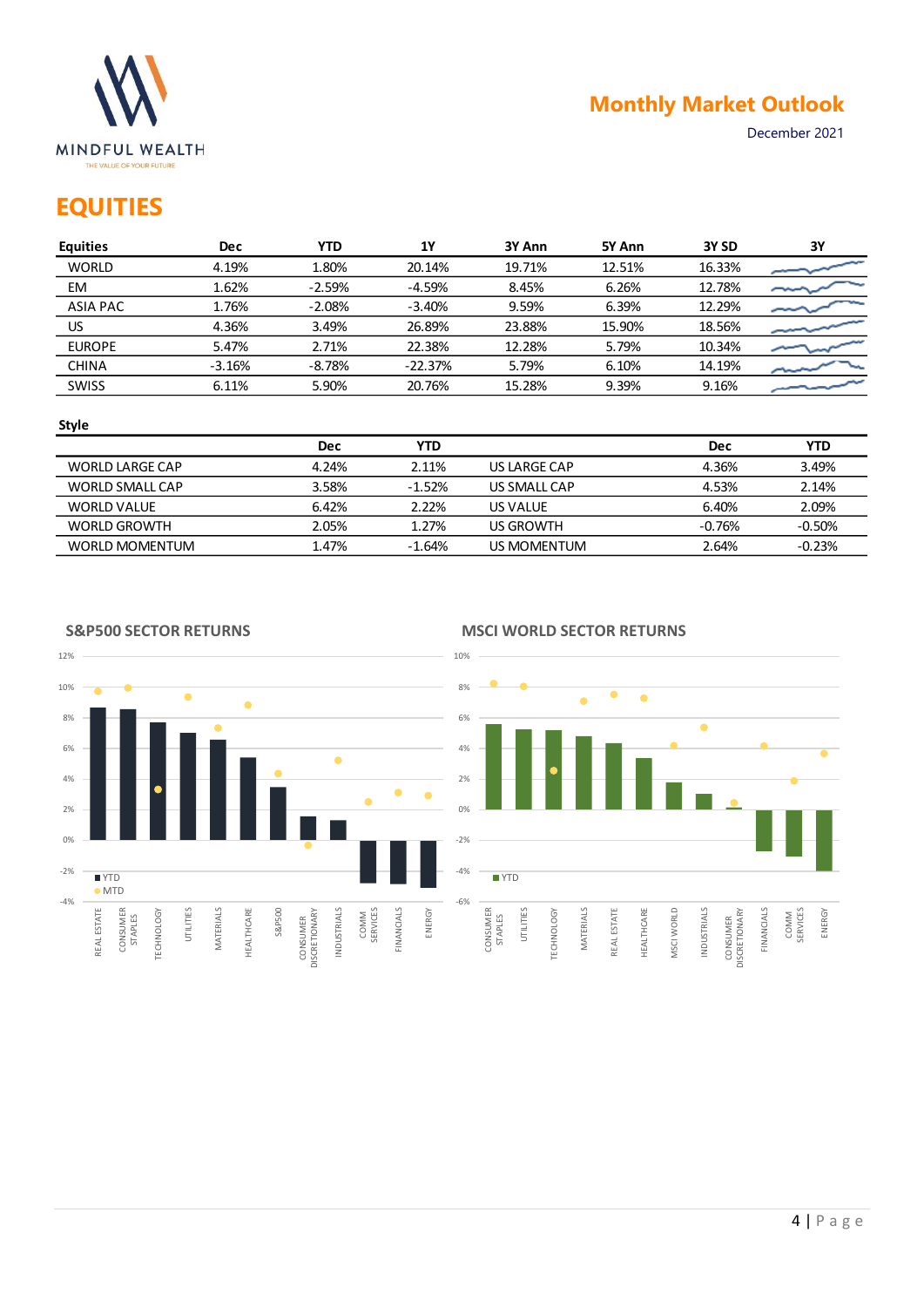

## **FIXED INCOME**

| <b>Fixed Income</b> | <b>Dec</b> | YTD      | <b>1Y</b> | 3Y Ann | 5Y Ann | 3Y <sub>SD</sub> | <b>3Y CURVE</b> |
|---------------------|------------|----------|-----------|--------|--------|------------------|-----------------|
| WORLD AGG           | $-0.14%$   | $-0.43%$ | $-4.71%$  | 3.59%  | 3.13%  | 4.20%            |                 |
| US AGG              | $-0.26%$   | 0.04%    | $-1.54%$  | 4.79%  | 3.53%  | 4.65%            |                 |
| EUROPE AGG          | $-1.13%$   | 0.09%    | $-2.11%$  | 2.81%  | 2.05%  | 2.59%            |                 |
| CHINA AGG           | 0.60%      | 1.92%    | 8.41%     | 7.14%  | 5.99%  | 6.88%            |                 |
| EM AGG              | 0.98%      | $-0.11%$ | $-1.65%$  | 5.82%  | 4.31%  | 5.22%            |                 |
| SWISS AGG           | $-0.80%$   | 0.63%    | $-2.06%$  | 0.61%  | 0.45%  | 1.40%            |                 |

| <b>OAS</b>   |            |              |      |             |         |             |            |              |             |             |         |
|--------------|------------|--------------|------|-------------|---------|-------------|------------|--------------|-------------|-------------|---------|
|              | <b>Dec</b> | $\Delta 1$ M | Δ6M  | $\Delta$ 1Y | ΔЗΥ     |             | <b>Dec</b> | $\Delta 1$ M | $\Delta$ 6M | $\Delta$ 1Y | ΔЗΥ     |
| WORLD IG OAS | 0.97       | $-0.08$      | 0.11 | $-0.03$     | $-0.58$ | EM IG OAS   | 1.25       | $-0.15$      | $-0.02$     | $-0.15$     | $-0.66$ |
| WORLD HY OAS | 3.81       | $-0.56$      | 0.36 | $-0.29$     | $-1.64$ | EM HY OAS   | 5.96       | $-0.72$      | 0.81        | 0.71        | 0.02    |
|              |            |              |      |             |         |             |            |              |             |             |         |
| US IG OAS    | 0.92       | $-0.07$      | 0.12 | $-0.04$     | $-0.61$ | EURO IG OAS | 0.97       | $-0.12$      | 0.11        | 0.03        | $-0.58$ |
| US HY OAS    | 2.83       | $-0.54$      | 0.15 | $-0.77$     | $-2.43$ | EURO HY OAS | 3.18       | $-0.37$      | 0.28        | $-0.40$     | $-1.95$ |
|              |            |              |      |             |         |             |            |              |             |             |         |

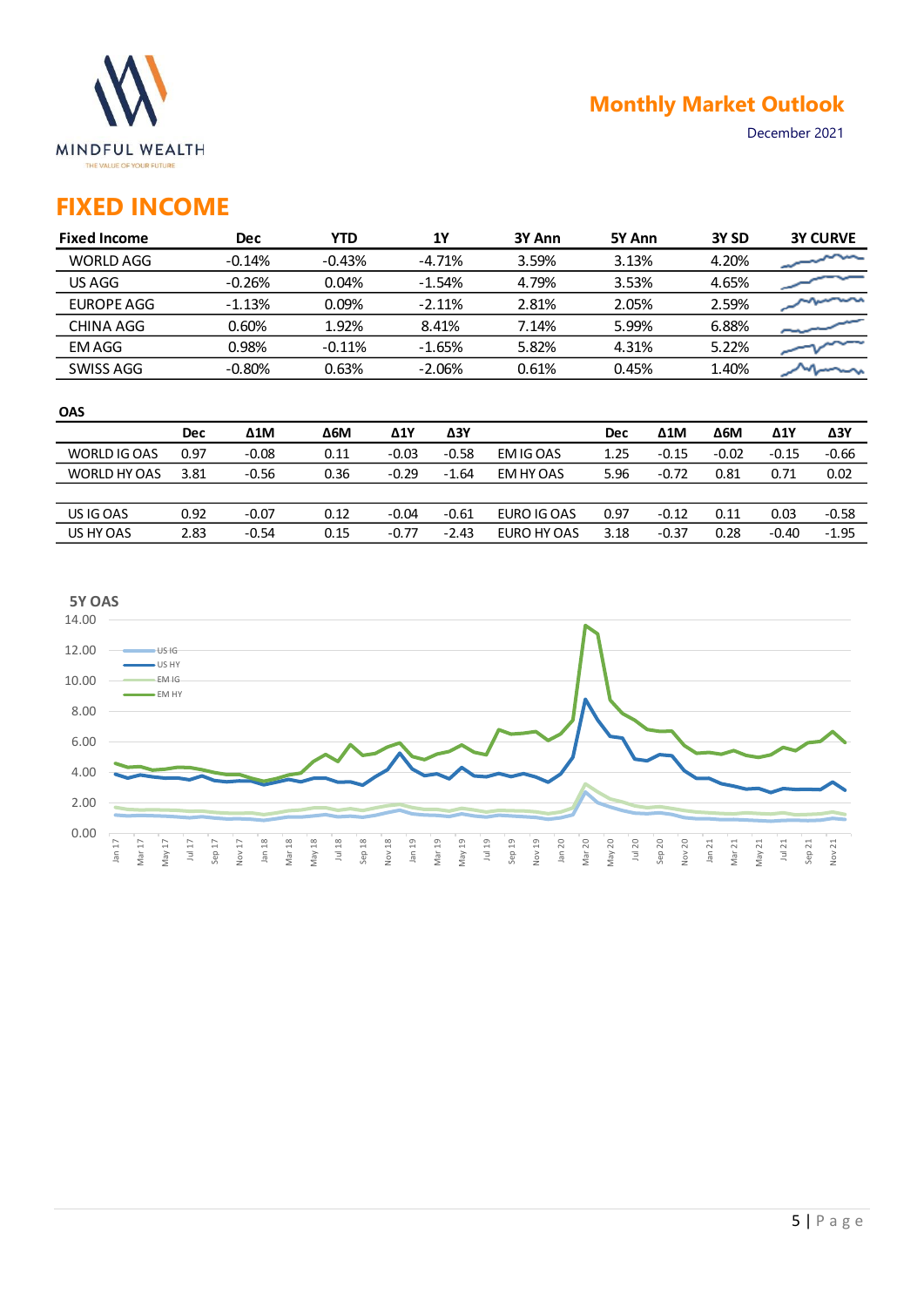

December 2021

### **FX & COMMODITIES**

| <b>Commodities</b>          | <b>Dec</b> | <b>YTD</b>    | 1Y        | 3Y Ann           | 5Y Ann        | 3Y SD         | 3Y Curve        |
|-----------------------------|------------|---------------|-----------|------------------|---------------|---------------|-----------------|
| <b>BBG Index</b>            | 3.53%      | $-4.04%$      | 27.11%    | 9.86%            | 3.63%         | 13.71%        |                 |
| <b>BBG</b> Energy           | 2.82%      | -14.79%       | 52.13%    | $-0.87%$         | $-2.51%$      | 23.77%        |                 |
| BBG Agri & Livestock        | 3.27%      | 3.30%         | 23.86%    | 10.81%           | 1.99%         | 16.24%        |                 |
| <b>BBG Soft</b>             | 0.29%      | 3.73%         | 43.97%    | 15.60%           | $-0.79%$      | 18.72%        |                 |
| <b>BBG Precious Metals</b>  | 2.82%      | 1.28%         | $-6.11%$  | 11.34%           | 6.57%         | 12.61%        |                 |
| <b>BBG Industrial Metal</b> | 6.40%      | 3.92%         | 30.34%    | 17.50%           | 9.47%         | 18.03%        |                 |
|                             | <b>Dec</b> | <b>YTD</b>    | <b>1Y</b> | 3Y Ann           | S-Term        | M-Term        | <b>3Y CURVE</b> |
| <b>BBG Gold</b>             | 2.94%      | 2.39%         | $-4.28%$  | 10.97%           | 1825-18925    | 1800-1900     |                 |
| <b>BBG Brent Crude</b>      | 12.93%     | $-4.69%$      | 65.56%    | 15.39%           | 75-90         | 70-85         |                 |
|                             |            |               |           |                  |               |               |                 |
| <b>Currencies</b>           | <b>Dec</b> | <b>1MHIGH</b> | 1M LOW    | 1M <sub>SD</sub> | S-Term        | M-Term        | <b>1M CURVE</b> |
| EUR/USD                     | 1.137      | 1.1343        | 1.124     | 0.26%            | 1.12-1.17     | $1.12 - 1.17$ |                 |
| USD/JPY                     | 115.08     | 114.87        | 112.78    | 0.47%            | 113-117       | 114-118       |                 |
| GBP/USD                     | 1.3532     | 1.3441        | 1.3204    | 0.51%            | 1.32-1.38     | 1.33-1.39     |                 |
| USD/CHF                     | 0.9129     | 0.9254        | 0.9172    | 0.28%            | $0.90 - 0.94$ | 0.91-0.95     |                 |
| USD/CNY                     | 6.3561     | 6.3776        | 6.3443    | 0.12%            | 6.35-6.42     | 6.35-6.42     |                 |
| USD/SGD                     | 1.349      | 1.3717        | 1.3569    | 0.30%            | 1.35-1.39     | 1.34-1.38     |                 |

# **FX & COMMODITIES VIEW**

Amid the inflationary pressures observed in major economies, commodity prices broadly increased in December. Energy commodities prices rose by approximately 2.8% m-o-m as compared to November. The price increase in oil was mainly due to the recovery in global oil demand as well as gradual oil production adjustments adopted by OPEC and non-OPEC countries in the signing of the Declaration of Cooperation agreement. The price of gold rose as concerns over the spread of the Omicron variant led to investors seeking safe havens which resulted in the bullion's year-end rally.

The US dollar continued to appreciate in December. The USD is expected to stay supported with rising market expectations for the Fed to tighten monetary policy in 2022. The USD/JPY consolidated under resistance at 115.08 which is its YTD high. The EUR/USD rose to 1.137 which is its highest level since mid-November. GBP rose to its 1-month high as the market betted on a Bank of England rate hike.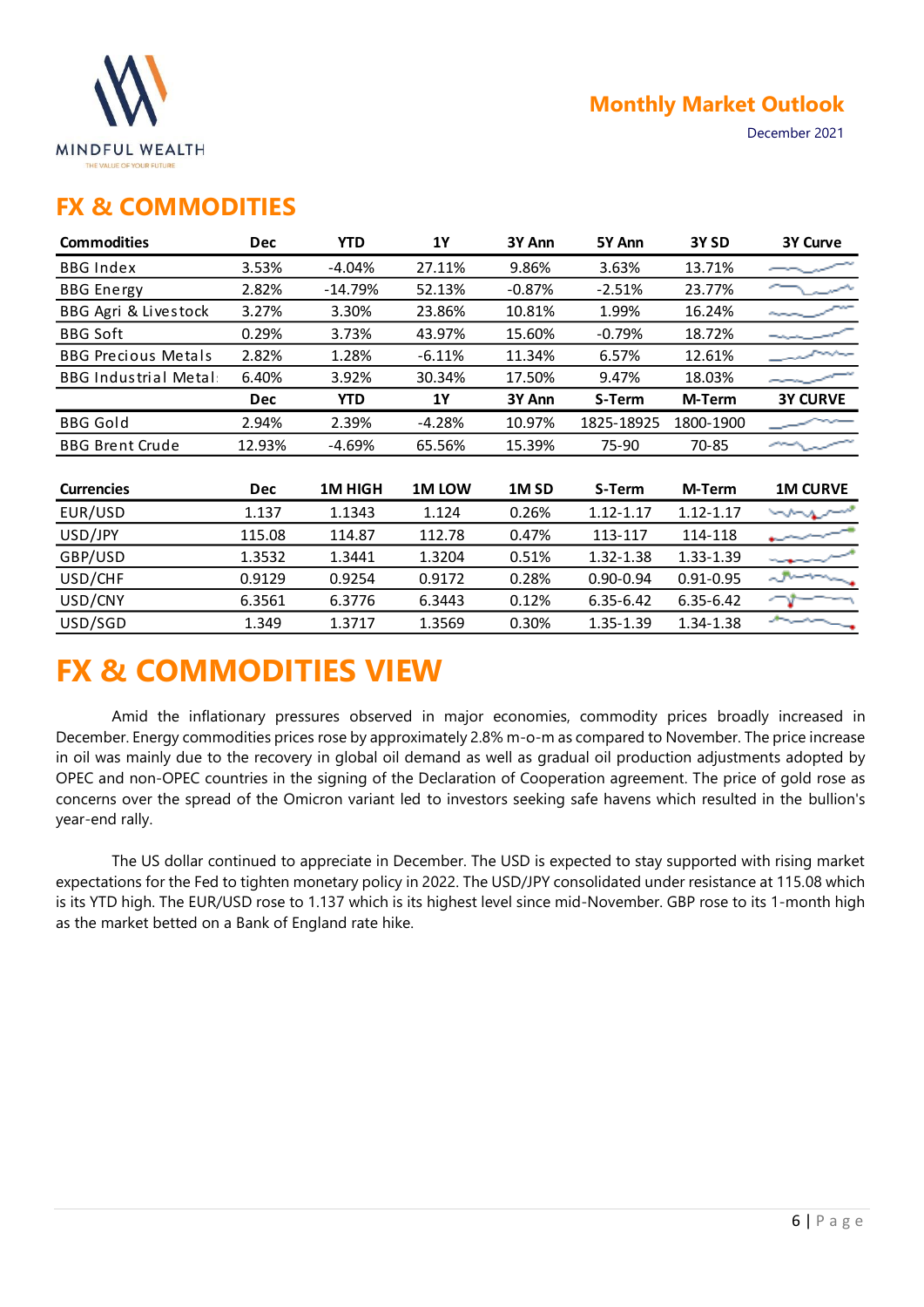



# **THEME OF THE MONTH**

Omicron – the dominant strain

In December, a new Covid variant called Omicron surfaced. The Omicron variant is highly transmissible as compared to previous variants including Delta variant. Within December, Omicron became the dominant variant accounting for 73% of all Covid-19 cases in the United States, which displaced the previous dominant Delta variant. This variant was first detected in the southern Africa in end-November and labelled as a "variant of concern" by the World Health Organisation. The first U.S case was confirmed on the 1st of December in California. While there are evidence showing that Omicron is less virulent as compared to Delta, the sudden surge in infection levels still strained the healthcare system and caused a spike in hospitalisation. By mid-December, the covid infection cases in U.S. topped 50 million.

The rapid spread of Omicron forced many companies to halt their return-to-office plans as well as physical events. Also, companies like JPMorgan Chase & Co. had to either postpone or shift their planned meeting and/or conferences to online mode.

U.S. mandated pre-departure testing for all air travellers regardless of their vaccination status. Vaccinated travellers previously had to be tested within three days before boarding but it was cut to one day. Other countries like U.K and Switzerland are also tightening their travel restrictions to curb the spread of Omicron. Omicron accounts for about 11% of all cases in Ireland and still rapidly spreading. Ireland's government reduced the vaccine dose interval from five months to three and offered a fourth dose for people with compromised immune systems. Their daily confirmed infections were more than 4000 per day. During mid-December, China also reported their 1st Omicron case in city of Tianjin and confirmed that the infection was from an overseas arrival. Countries like New Zealand also delayed their border reopening due to rapid spread of Omicron. They also increased the quarantine period for returning travellers from seven to ten days.

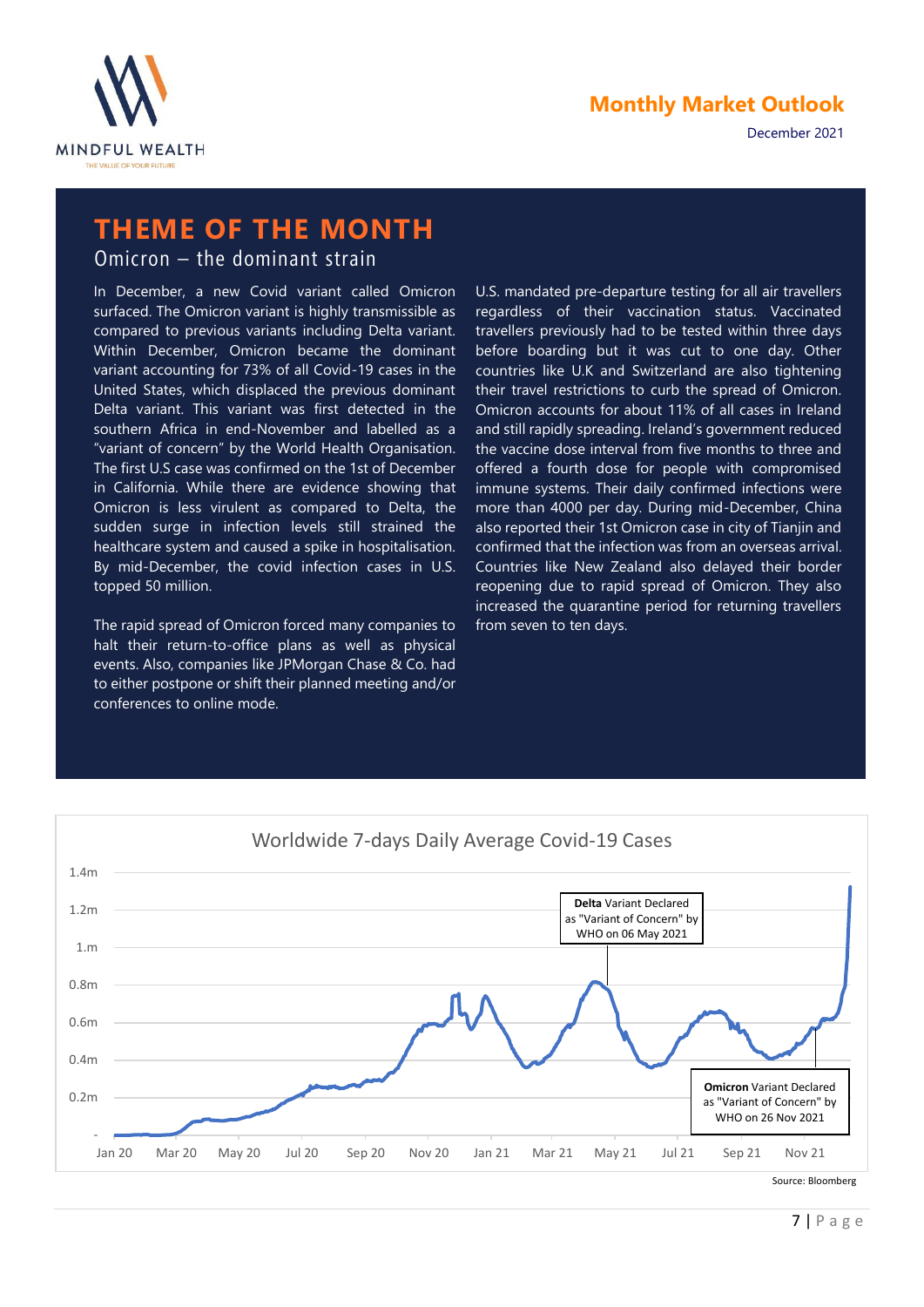

December 2021

| <b>Date</b> | <b>Country</b>        | <b>Event</b>                     | Period           | Surv(M)        | <b>Actual</b>              | Prior          | <b>Revised</b>           |
|-------------|-----------------------|----------------------------------|------------------|----------------|----------------------------|----------------|--------------------------|
| 12/01       | Japan                 | <b>Capital Spending YoY</b>      | 3Q               | 1.5%           | --                         | 5.3%           |                          |
| 12/01       | Russia                | Markit Russia PMI Mfg            | Nov              | 51.4           | --                         | 51.6           | $-$                      |
| 12/01       | United Kingdom        | Nationwide House PX MoM          | Nov              | 0.4%           | $\qquad \qquad -$          | 0.7%           | 0.8%                     |
| 12/01       | United Kingdom        | Nationwide House Px NSA YoY      | Nov              | 9.3%           | $\overline{\phantom{a}}$   | 9.9%           |                          |
| 12/01       | Italy                 | Markit Italy Manufacturing PMI   | Nov              | 61.1           | $\overline{a}$             | 61.1           |                          |
| 12/01       | <b>United States</b>  | ADP Employment Change            | Nov              | 525k           | $-$                        | 571k           | 530k                     |
| 12/01       | Canada                | Markit Canada Manufacturing PMI  | Nov              | Ξ.             | --                         | 57.7           |                          |
| 12/01       | <b>United States</b>  | <b>ISM Manufacturing</b>         | Nov              | 61.2           | $\overline{\phantom{a}}$   | 60.8           | $\overline{a}$           |
| 12/02       | Russia                | <b>Unemployment Rate</b>         | Oct              | 4.4%           | $\qquad \qquad -$          | 4.3%           |                          |
| 12/02       | Russia                | Retail Sales Real YoY            | Oct              | 4.9%           | $\overline{a}$             | 5.6%           | 5.8%                     |
| 12/02       | <b>United States</b>  | Initial Jobless Claims           | <b>Nov 27</b>    | 240k           | $-$                        | 199k           | 194k                     |
| 12/03       | France                | Industrial Production MoM        | Oct              | 0.6%           | $\overline{\phantom{a}}$   | $-1.3%$        | $-1.5%$                  |
| 12/03       | France                | <b>Industrial Production YoY</b> | Oct              | $-0.4%$        | --                         | 0.8%           | 0.2%                     |
| 12/03       | <b>United States</b>  | Change in Nonfarm Payrolls       | Nov              | 550k           | $\overline{\phantom{a}}$   | 531k           | 677k                     |
| 12/03       | Canada                | Net Change in Employment         | Nov              | 37.5k          | $\qquad \qquad -$          | 31.2k          | 20.0k                    |
| 12/03       | Canada                | <b>Unemployment Rate</b>         | Nov              | 6.6%           | $\overline{\phantom{a}}$   | 6.7%           | 6.8%                     |
| 12/03       | <b>United States</b>  | <b>Unemployment Rate</b>         | Nov              | 4.5%           | $\qquad \qquad -$          | 4.6%           |                          |
| 12/03       | <b>United States</b>  | <b>Factory Orders</b>            | Oct              | 0.5%           | $\overline{\phantom{a}}$   | 0.2%           | 0.5%                     |
| 12/06       | Greece                | <b>Factory Orders MoM</b>        | Oct              | $-0.3%$        | $\qquad \qquad -$          | 1.3%           | 2.4%                     |
| 12/07       | Greece                | Industrial Production SA MoM     | Oct              | 1.0%           | $-$                        | $-1.1%$        | $-0.3%$                  |
| 12/07       | Greece                | <b>ZEW Survey Expectations</b>   | Dec              | 25.4           | --                         | 31.7           |                          |
| 12/07       | Greece                | ZEW Survey Current Situation     | Dec              | 5.7            | $\overline{\phantom{m}}$   | 12.5           | --                       |
| 12/08       | Canada                | Bank of Canada Rate Decision     | Dec <sub>8</sub> | 0.25%          | --                         | 0.25%          | --                       |
| 12/09       | Russia                | CPI YoY                          | Nov              | 8.35%          | $\overline{a}$             | 8.13%          | --                       |
| 12/09       | <b>United States</b>  | Initial Jobless Claims           | Dec <sub>4</sub> | 220k           | $\qquad \qquad -$          | 222k           | 227k                     |
| 12/10       | Japan                 | PPI YoY                          | Nov              | 8.5%           | $\overline{\phantom{a}}$   | 8.0%           | 8.4%                     |
| 12/10       | <b>United Kingdom</b> | Industrial Production MoM        | Oct              | 0.1%           | $-$                        | $-0.4%$        | $-0.6%$                  |
| 12/10       | United Kingdom        | Manufacturing Production MoM     | Oct              | 0.2%           | $\overline{\phantom{a}}$   | $-0.1%$        | $-0.4%$                  |
| 12/10       | Italy                 | Industrial Production MoM        | Oct              | 0.3%           | $\overline{\phantom{a}}$ . | 0.1%           | $\overline{\phantom{a}}$ |
| 12/10       | <b>United States</b>  | CPI MoM                          | Nov              | 0.7%           | $-$                        | 0.9%           | $\overline{a}$           |
| 12/13       | Japan                 | Tankan Large Mfg Index           | 4Q               | 19             | --                         | 18             | --                       |
| 12/13       | Japan                 | Tankan Large Non-Mfg Index       | 4Q               | 5              | $-$                        | $\overline{2}$ | --                       |
| 12/13       | Japan                 | Tankan Large All Industry Capex  | 4Q               | 9.8%           | $\overline{a}$             | 10.1%          | $\qquad \qquad -$        |
| 12/13       | Japan                 | Core Machine Orders MoM          | Oct              | 1.8%           | $\overline{\phantom{a}}$   | 0.0%           |                          |
| 12/14       | United Kingdom        | <b>Claimant Count Rate</b>       | Nov              | Ξ.             | $-$                        | 5.1%           | 5.0%                     |
| 12/14       | United Kingdom        | Jobless Claims Change            | Nov              | $\overline{a}$ | $\overline{\phantom{a}}$   | $-14.9k$       | $-58.5k$                 |
| 12/14       | United Kingdom        | ILO Unemployment Rate 3Mths      | Oct              | 4.2%           | $\qquad \qquad -$          | 4.3%           |                          |
| 12/14       | <b>United States</b>  | PPI Final Demand MoM             | Nov              | 0.5%           | $\overline{\phantom{a}}$   | 0.6%           | 0.7%                     |
| 12/15       | Japan                 | Tertiary Industry Index MoM      | Oct              | 1.2%           | $\qquad \qquad -$          | 0.5%           |                          |
| 12/15       | United Kingdom        | <b>CPI MoM</b>                   | Nov              | 0.4%           | $\overline{\phantom{a}}$   | 1.1%           | ÷.                       |
| 12/15       | United Kingdom        | <b>CPI YoY</b>                   | Nov              | 4.8%           | $-\, -$                    | 4.2%           |                          |
| 12/15       | United Kingdom        | <b>CPI Core YoY</b>              | Nov              | 3.7%           | $\overline{\phantom{a}}$   | 3.4%           | --                       |
| 12/15       | <b>United States</b>  | <b>MBA Mortgage Applications</b> | Dec 10           | --             | --                         | 2.0%           | --                       |
| 12/15       | <b>United States</b>  | <b>Empire Manufacturing</b>      | Dec              | 25             | $\overline{\phantom{a}}$   | 30.9           | --                       |
| 12/15       | Canada                | CPI NSA MoM                      | Nov              | 0.2%           | $-\, -$                    | 0.7%           |                          |
| 12/15       | <b>United States</b>  | Retail Sales Advance MoM         | Nov              | 0.8%           | $\overline{\phantom{a}}$   | 1.7%           | 1.8%                     |
| 12/15       | Canada                | <b>CPI YoY</b>                   | Nov              | 4.7%           | $\overline{\phantom{a}}$   | 4.7%           |                          |
| 12/16       | <b>United States</b>  | FOMC Rate Decision (Upper Bound) | Dec 15           | 0.25%          | --                         | 0.25%          | --                       |
| 12/16       | United Kingdom        | Bank of England Bank Rate        | Dec 16           | 0.100%         | --                         | 0.100%         |                          |
| 12/16       | Eurozone              | <b>ECB Main Refinancing Rate</b> | Dec 16           | 0.000%         | $\overline{\phantom{a}}$   | 0.000%         |                          |
| 12/16       | Eurozone              | <b>ECB Deposit Facility Rate</b> | Dec 16           | $-0.500%$      | --                         | $-0.500%$      |                          |
| 12/16       | <b>United States</b>  | <b>Housing Starts</b>            | Nov              | 1567k          | $\overline{\phantom{a}}$   | 1520k          | 1552k                    |
| 12/16       | <b>United States</b>  | Initial Jobless Claims           | Dec 11           | 200k           | --                         | 184k           | 188k                     |
| 12/16       | <b>United States</b>  | Industrial Production MoM        | Nov              | 0.6%           | $\overline{\phantom{a}}$   | 1.6%           | 1.4%                     |
| 12/16       | <b>United States</b>  | Markit US Manufacturing PMI      | Dec P            | 58.5           | $\overline{\phantom{a}}$   | 58.3           |                          |
| 12/17       | United Kingdom        | Retail Sales Inc Auto Fuel MoM   | Nov              | 0.8%           | $\overline{\phantom{a}}$   | 0.8%           | 0.9%                     |
| 12/17       | Greece                | <b>IFO Expectations</b>          | Dec              | 93.6           | $-\, -$                    | 94.2           | 94.1                     |
| 12/17       | Greece                | <b>IFO Business Climate</b>      | Dec              | 95.3           | $\overline{\phantom{a}}$   | 96.5           | 96.6                     |
| 12/17       | Russia                | <b>Key Rate</b>                  | Dec 17           | 8.50%          | --                         | 7.50%          |                          |